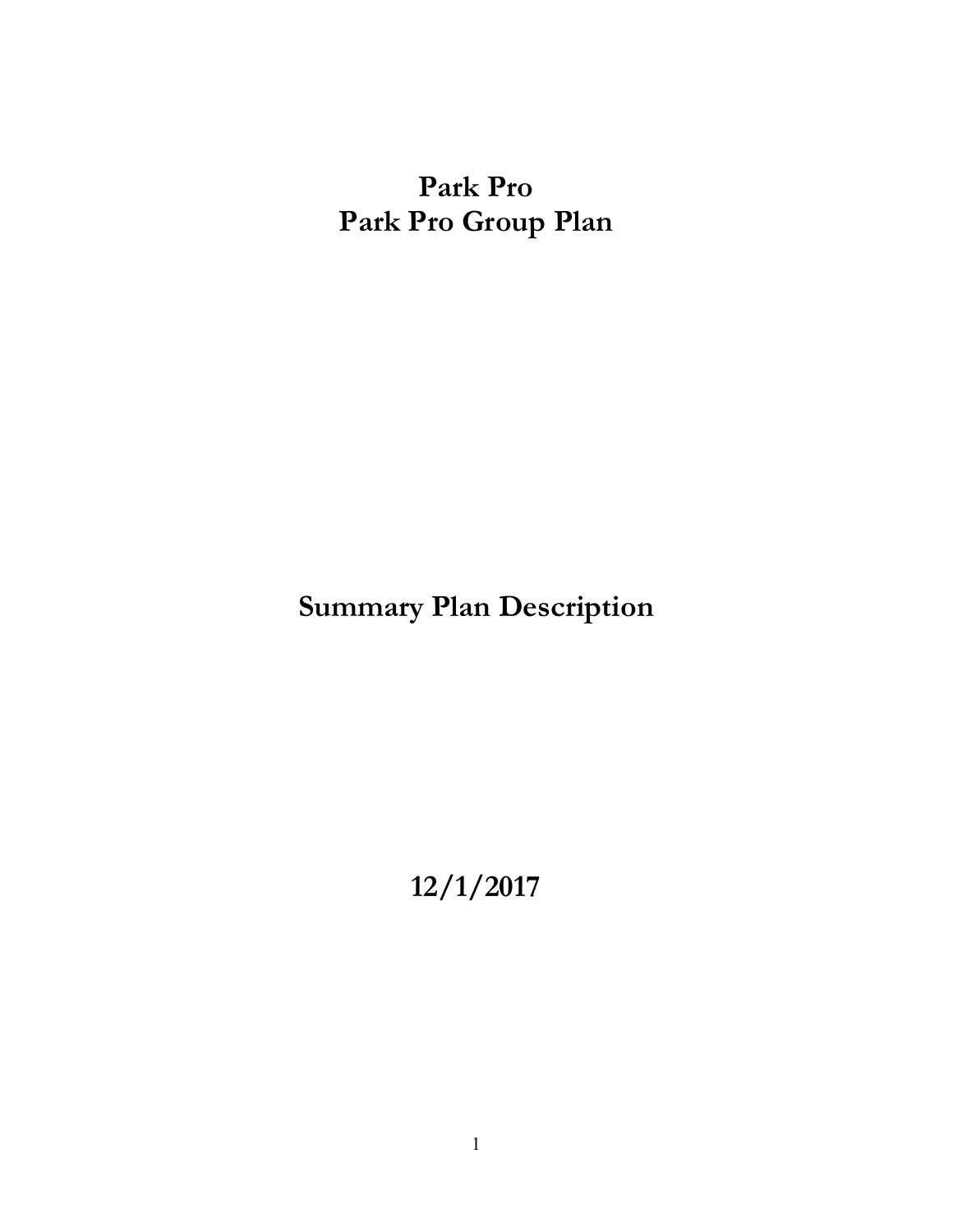# **Introduction**

Park Pro (the Employer) maintains the Park Pro Group Insurance Plan ("the Plan") for the exclusive benefit of its eligible employees and their eligible dependents. Benefits under the Plan are currently provided under a group health insurance contract entered into between Park Pro and (the insurance carriers):

Medical Benefits: Aetna Dental Benefits: United Concordia Vision Benefits: Vision Service Plan :

#### **Other Materials**

Plan benefits, including information about eligibility, are summarized in the Summary of Benefits and Coverages, Certificate of Coverage, and Provider Directory issued by:

Medical Benefits: Aetna Dental Benefits: United Concordia Vision Benefits: Vision Service Plan

These documents together with this document constitute the Summary Plan Description required by the federal law known as the Employee Retirement Income and Security Act ("ERISA"). Terms not otherwise defined in this document are defined in the Certificate of Coverage.

The Plan, through the Group Health Insurance Contract, provides benefits in accordance with the applicable requirements of federal laws, such as Employee Retirement Income Security Act (ERISA), Consolidated Omnibus Budget Reconciliation Act (COBRA), Family Medical Leave Act (FMLA) Health Insurance Portability Accountability Act (HIPAA), Newborns' and Mothers' Health Protection Act (NMHPA), Mental Health Parity Act (MHPA), Women's Health and Cancer Rights Act (WHCRA), Michelle's Law, and the Genetic Information Nondiscrimination Act (GINA).

#### **Plan Administration**

The administration of the Plan is under the supervision of the Plan Administrator. The principal duty of the Plan Administrator is to see that the Plan is carried out, in accordance with its terms, for the exclusive benefit of persons entitled to participate in the Plan without discriminating among them.

#### **Amendment or Termination of the Plan**

As Plan Sponsor, the Employer has the right to amend or terminate the Plan at any time. You have no vested or permanent rights or benefits under the Plan. Plan benefits will typically change from year-to-year and you should examine the SPD provided to you each year to determine the benefits of the Plan.

#### **No Contract of Employment**

The Plan is not intended to, and does not, either directly or indirectly constitute any form of employment contract or other employment arrangement between you and Employer.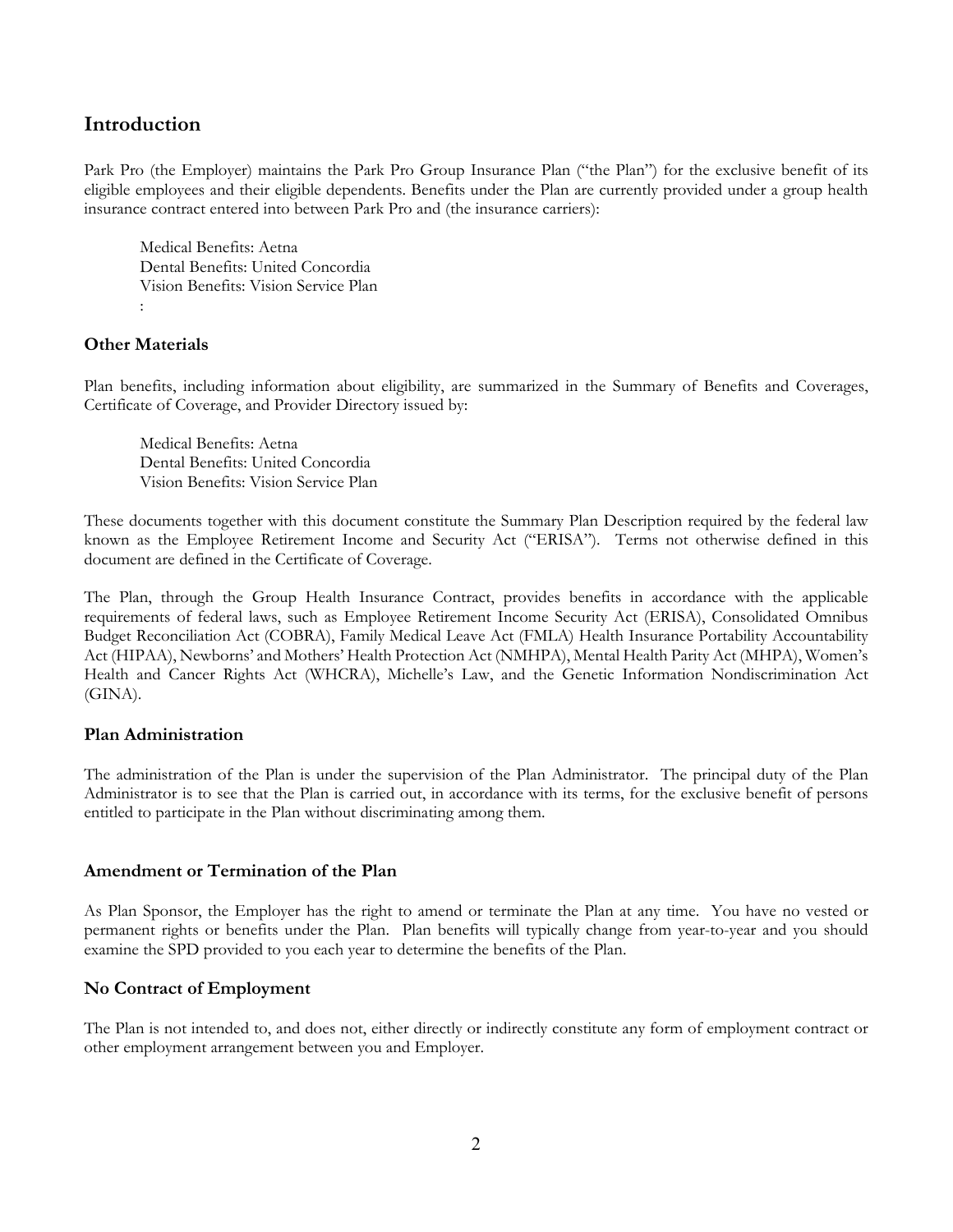## **General Plan Information**:

Plan Name: Park Pro Group Insurance Plan

Type of Plan: Group Health Plan (Welfare Benefit Plan)

Plan Year: The 12 month period beginning each December 1st and ending each November 30th.

Plans Offered:

Medical Benefits: Aetna - Policy Number 768133 - Member Services 888 802-3862 Dental Benefits: United Concordia - Policy Number 907655-000 Member Services 800 332-0366 Vision Benefits: Vision Service Plan- Policy Number 12140666-001 Member Services 800 877-7195

Effective Date: The effective date of this document is 12/1/2017

| <u>Plan Sponsor:</u>                          | Park Pro<br>5002 E Taylor St<br>Phoenix AZ 85008<br>$(602)$ 954-0770                 |
|-----------------------------------------------|--------------------------------------------------------------------------------------|
| <u>Plan Sponsor's EIN</u> :                   | 86-0352407                                                                           |
| <u>Plan Administrator:</u>                    | Park Pro<br>5002 E Taylor St<br>Phoenix AZ 85008<br>$(602)$ 954-0770                 |
| Named Fiduciary:                              | Park Pro<br>5002 E Taylor St<br>Phoenix AZ 85008<br>$(602)$ 954-0770                 |
| <b>Agent for Service</b><br>of Legal Process: | Brenda Haney<br>Park Pro<br>5002 E Taylor St<br>Phoenix AZ 85008<br>$(602)$ 954-0770 |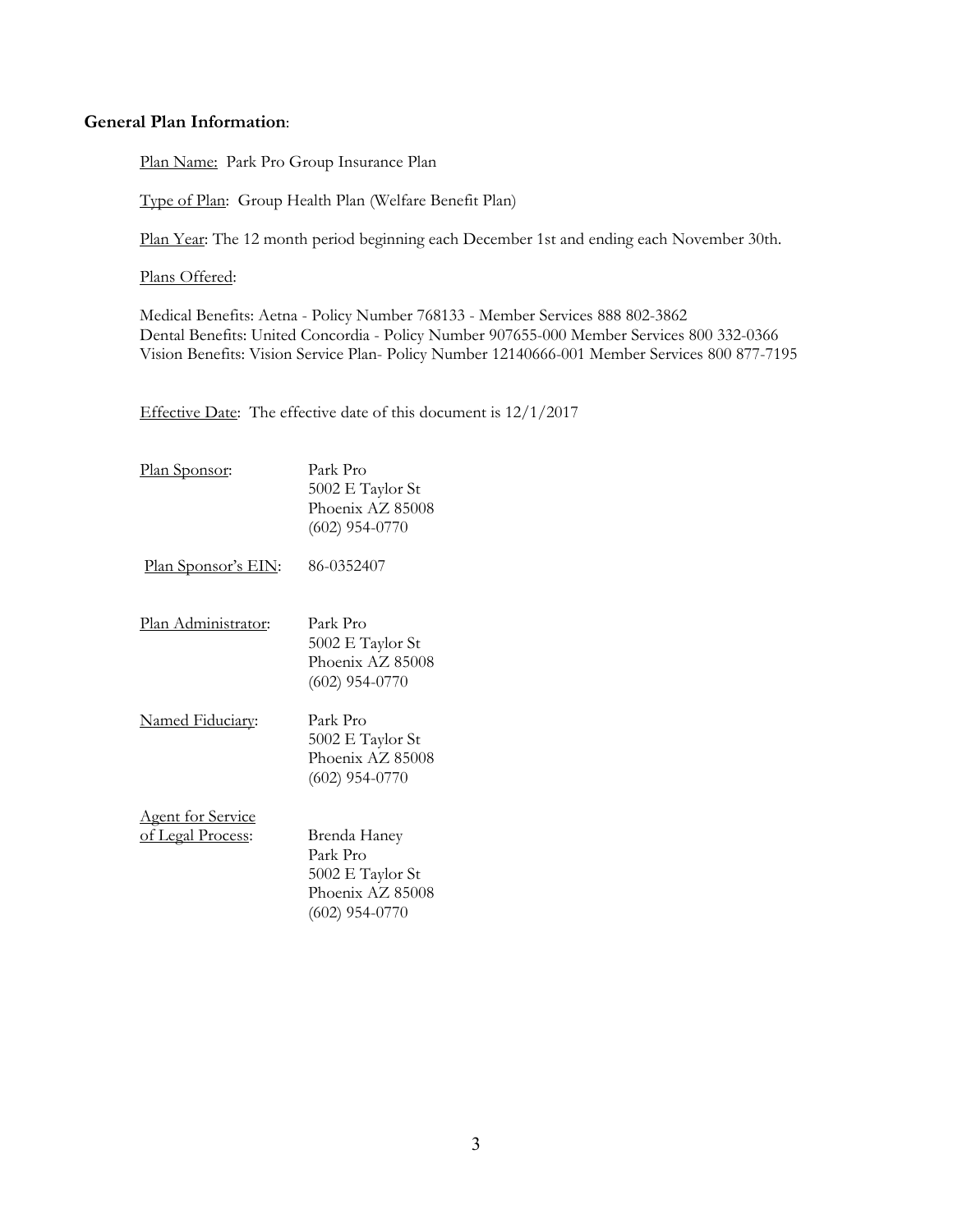## **Funding Medium and Type of Plan Administration**

This plan is fully insured. Benefits are provided under a group insurance contract entered into by Park Pro and the insurance carriers:

Medical Benefits: Aetna Dental Benefits: United Concordia Vision Benefits: Vision Service Plan

While the insurance carriers and Park Pro share responsibility for administering the terms of the plan, the insurance carriers are responsible for processing and paying benefit claims and for handling appeals of denied claims. The Insurance Carriers are also responsible for determining eligibility for and the amount of any benefits payable under the Plan and prescribing claims procedures and forms to be followed to receive Plan benefits. The insurance carriers also has the discretionary authority to require participants to furnish it with such information as it determines is necessary for the proper administration of claims for Plan benefits.

The plan is funded through insurance premiums received by the insurance carriers. Insurance premiums for employees are paid in part by the Plan Sponsor out of its general assets, and in part by employee pre-tax payroll deductions. Any refund, rebate, dividend, experience adjustment, or other similar payment under the group insurance contract entered into between the insurance carriers shall be allocated, consistent with the fiduciary obligations imposed by ERISA, to reimburse Park Pro for premiums that it has paid and reimburse employees for premiums they have paid.

# **Claims and Appeals**

If your claim is denied, you may appeal to:

Medical Benefits: Aetna Dental Benefits: United Concordia Vision Benefits: Vision Service Plan

for a review of the denied claim. The insurance carrier, and not Employer, will decide your appeal in accordance with its reasonable procedures, as required by ERISA. See the insurance carriers Certificate of Coverage for complete details regarding claims and appeals procedures.

Important Disclaimer: Plan benefits are provided under a Group Health Insurance Contract between the Employer and the insurance carriers. If the terms of this summary document conflict with the terms of the Group Health Insurance Certificate of Coverage, the terms of the Group Health Insurance Certificate of Coverage will control, unless superseded by applicable law.

#### **Eligibility**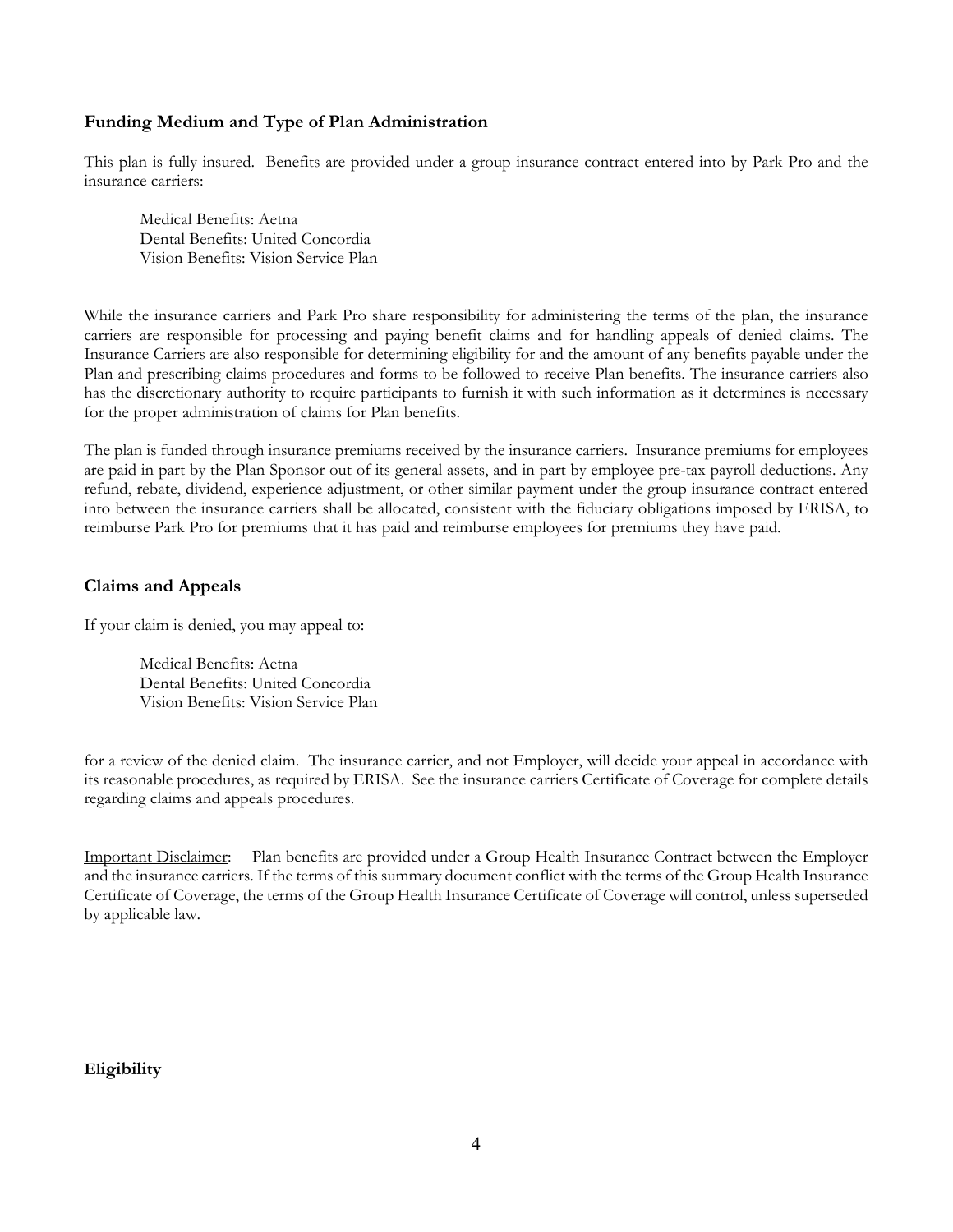In order to be Eligible for Benefits you must be scheduled to work 32 or more hours per week and satisfy the new employee probationary period of 60 Days.

To determine whether your spouse and dependent children are eligible to participate in the Plan, please read the eligibility information contained in the Certificate of Coverage issued by:

Medical Benefits: Aetna Dental Benefits: United Concordia Vision Benefits: Vision Service Plan

The plan will extend benefits to dependent children placed with you for adoption under the same terms and conditions as apply in the case of dependent children who are your natural children. Also eligible is any child covered under a Qualified Medical Child Support Order (QMCSO) as defined by applicable law and determined by your Employer under its QMCSO procedures, a copy of which is available from your Human Resources Department, free of charge.

If eligible, you must complete an application form to enroll in the Plan (available from your Plan Adminstrator) or otherwise comply with your Employer's enrollment procedures.

Coverage will terminate if you no longer meet the eligibility requirements. Coverage may also terminate if you fail to pay your share of the premium, if your hours drop below the required eligibility threshold, if you submit false claims, etc. (See the Certificate of Coverage for more information.) Coverage for your spouse and dependents stops when your coverage stops. Their coverage will also stop for other reasons specified in the Certificate of Coverage.

# **Family and Medical Leave Act (FMLA)**

*FMLA does not apply to: (1) employers that do not employ 50 or more employees during 20 or more calendar workweeks in current or preceding calendar year; (2) employees at worksites with less than 50 employees, if the employer employs fewer than 50 employees within a 75-mile radius of that worksite. Employers who may meet one of these exceptions should consult with their legal counsel about removing this section.* 

If the Family Medical Leave Act (FLMA) applies to your Employer and you qualify for an approved family or medical leave of absence (as defined in the FMLA), eligibility may continue for the duration of the leave if required contributions are paid toward the cost of the coverage. Your Employer has the responsibility to provide you with prior written notice of the terms and conditions under which payment must be made. Failure to make payment within 30 days of the due date established by your Employer will result in the termination of coverage. Subject to certain exceptions, if you fail to return to work after the leave of absence, your Employer has the right to recover from you any contributions toward the cost of coverage made on your behalf during the leave, as outlined in the FMLA.

If coverage is terminated for failure to make payments while you are on an approved family or medical leave of absence, coverage for you and your eligible dependents will be automatically reinstated on the date you return to employment if you and your dependents are otherwise eligible under the plan. Any waiting period for pre-existing conditions or other waiting periods will not apply. However, all accumulated annual and lifetime maximums will apply.

If you do not return to work at the end of an FMLA leave, you may be entitled to elect COBRA Continuation Coverage, even if you were not covered under the Plan during the leave. Coverage continued under this provision is in addition to coverage described below under the section entitled "Continuation Coverage (COBRA)."

The Plan intends to comply with all existing FMLA regulations. If for some reason the information presented differs from actual FMLA regulations, the Plan reserves the right to administer the FMLA in accordance with such actual regulations.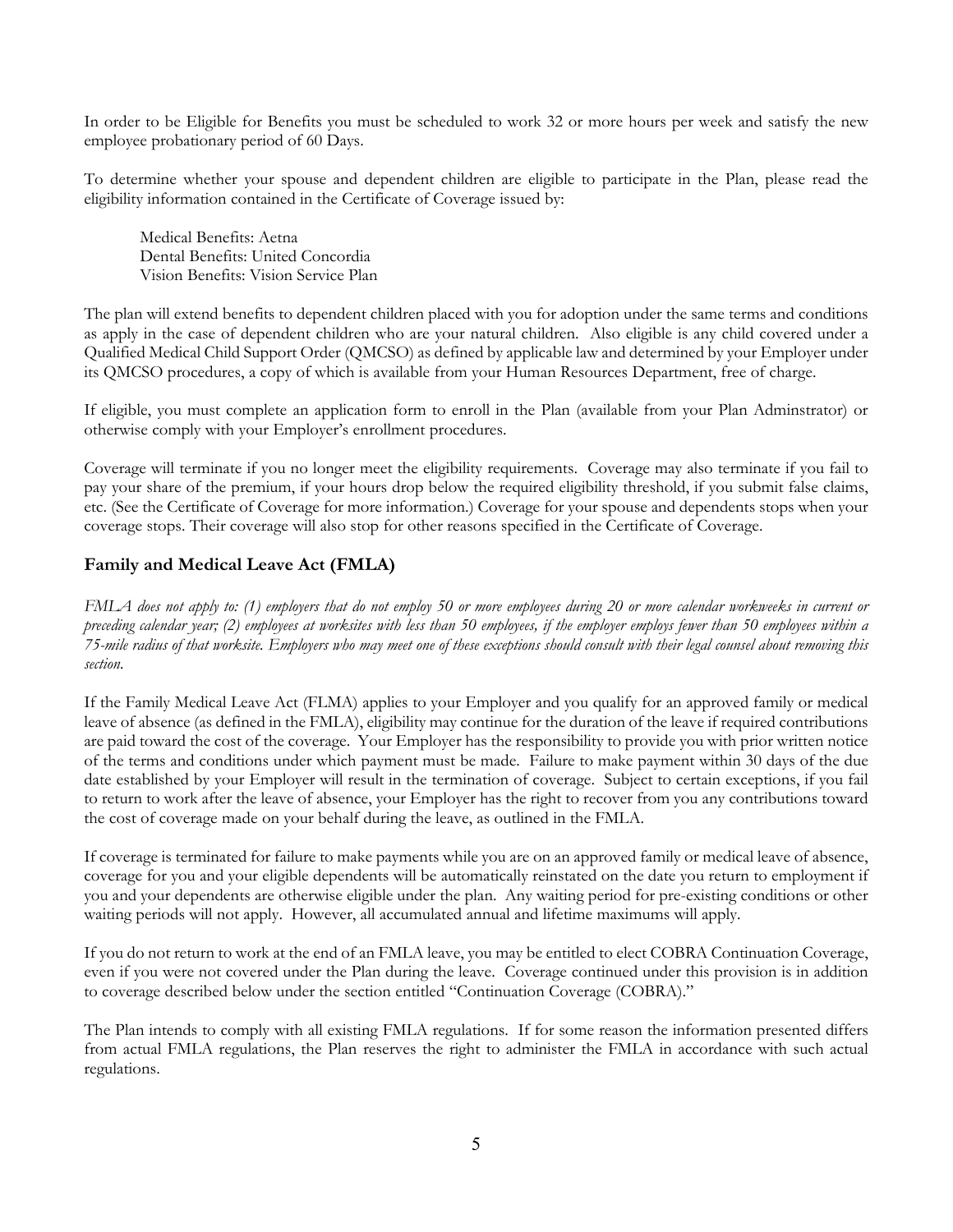## **Military Leave Coverage**

The Uniformed Services Employment and Reemployment Rights Act (USERRA) establishes requirements that employers must meet for certain employees who are involved in the uniformed services

As used in this provision, "Uniformed Services" means:

The Armed Forces;

The Army National Guard and the Air National Guard when engaged in active duty for training, inactive duty training, or full-time National Guard duty (pursuant to orders issued under federal law);

The commissioned corps of the Public Health Service; and

Any other category of persons designated by the President in time of war or national emergency.

As used in this provision, "Service in the Uniformed Services" or "Service" means the performance of a duty on a voluntary or involuntary basis in a Uniformed Service under competent authority and includes: Active duty;

Active duty for training;

Initial active duty training;

Inactive duty training;

Full-time National Guard duty,

A period for which you are absent from your job for purpose of an examination to determine your fitness to perform any such duties;

A period for which you are absent from your job for the purpose of performing certain funereal honors duty; and Certain service by intermittent disaster response appointees of the National Disaster Medical System (NDMS).

If you were covered under this Plan immediately prior to taking a leave for Service in the Uniformed Services, you may elect to continue your coverage under USERRA for up to 24 months from the date your leave for uniformed service began, if you pay any required contributions toward the cost of the coverage during the leave. This USERRA continuation coverage will end earlier if one of the following events takes place:

You fail to make a premium payment within the required time; You fail to report to work or to apply for reemployment within the time period required by USERRA following the completion of your service; or

You lose your rights under USERRA, for example, as a result of a dishonorable discharge.

If the leave is 30 days or less, your contribution amount will be the same as for active employees. If the leave is longer than 30 days, the required contribution will not exceed 102% of the cost of coverage. Coverage continued under this provision runs concurrently with coverage described below under the section entitled "COBRA Continuation Coverage."

If your coverage under the Plan terminated because of your Service in the Uniformed Services, your coverage will be reinstated on the first day you return to employment if you are released under honorable conditions and you return to employment within the time period(s) required by USERRA.

When coverage under this Plan is reinstated, all of the Plan's provisions and limitations will apply to the extent that they would have applied if you had not taken military leave and your coverage had been continuous. This waiver of limitations does not provide coverage for any illness or injury caused or aggravated by your military service, as determined by the VA. (For complete information regarding your rights under USERRA, contact your Employer.)

The Plan intends to comply with all existing regulations of USERRA. If for some reason the information presented in the Plan differs from the actual regulations of USERRA, the Plan reserves the right to administer the plan in accordance with such actual regulations.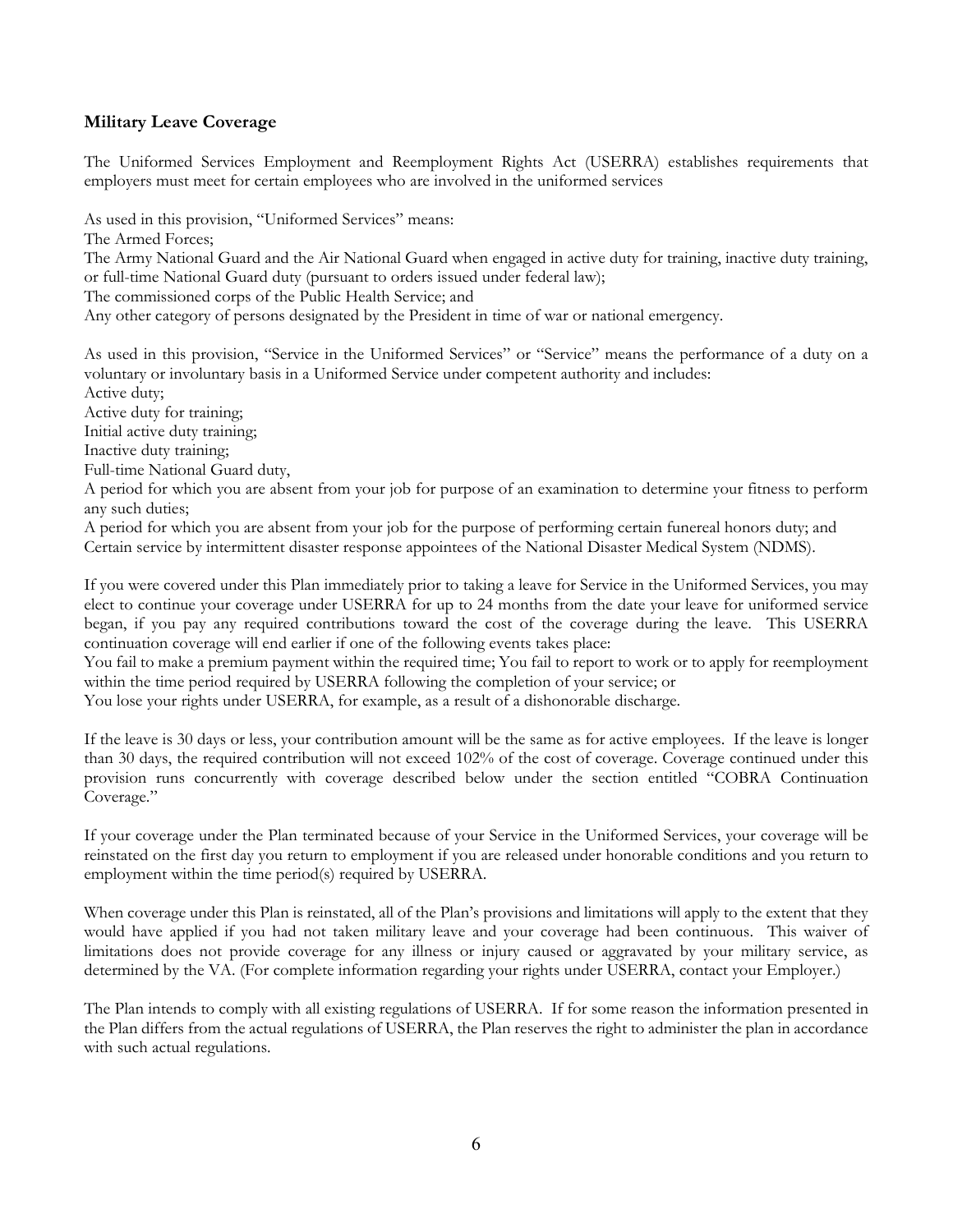# **COBRA Continuation**

*COBRA only applies to employers who employ 20 employees on a typical business day during the preceding calendar year (meaning it had 20 or more employees on at least 50% of its typical business days during that year). COBRA Continuation Coverage* 

COBRA Continuation Coverage is a continuation of Plan coverage when coverage would otherwise end because of a life event known as a "qualifying event." The following are qualifying events:

•Termination of your employment for any reason except gross misconduct. Coverage may continue for you and/or your eligible dependents;

•A reduction in your hours. Coverage may continue for you and/or your eligible dependents;

•Your death. Coverage may continue for your eligible dependents;

•Your divorce or legal separation. Coverage may continue for your eligible dependents;

•Your becoming entitled to Medicare. Coverage may continue for your eligible dependents; and

•Your covered dependent child's ceasing to be a dependent child under the Plan. Coverage may continue for that dependent.

Note: To choose this continuation coverage, an individual must be covered under the Plan on the day before the qualifying event. In addition, your newborn child or child placed for adoption with you during a period of continuation coverage will remain eligible for continuation coverage for the remaining period of coverage even if you and/or your spouse terminate continuation coverage following the child's birth or placement for adoption.

#### **Notification Requirements**

Under the law, you or the applicable dependent has the responsibility to inform the Plan Administrator, in writing, within 60 days of a divorce or legal separation or of a child losing dependent status under the Plan. Failure to provide this written notification within 60 days will result in the loss of continuation coverage rights.

Your Employer has the responsibility to notify the Plan Administrator of your death, termination of employment, reduction in hours, or entitlement to Medicare within 30 days of the qualifying event.

Subject to the Plan Administrator being informed in a timely manner of the qualifying events described in the above paragraphs, the Plan will promptly notify you and other qualifying individual(s) of their continuation coverage rights. You and any applicable dependents must elect continuation coverage within 60 days after Plan coverage would otherwise end, or, if later, within 60 days of the notice of continuation coverage rights. Failure to elect continuation coverage within this 60-day period will result in loss of continuation coverage rights.

# **Trade Act of 2002**

If you qualify for Trade Adjustment Assistance (TAA) as defined by the Trade Act of 2002, they you will be provided with an additional 60 day enrollment period, with continuation coverage beginning on the date of such TAA approval.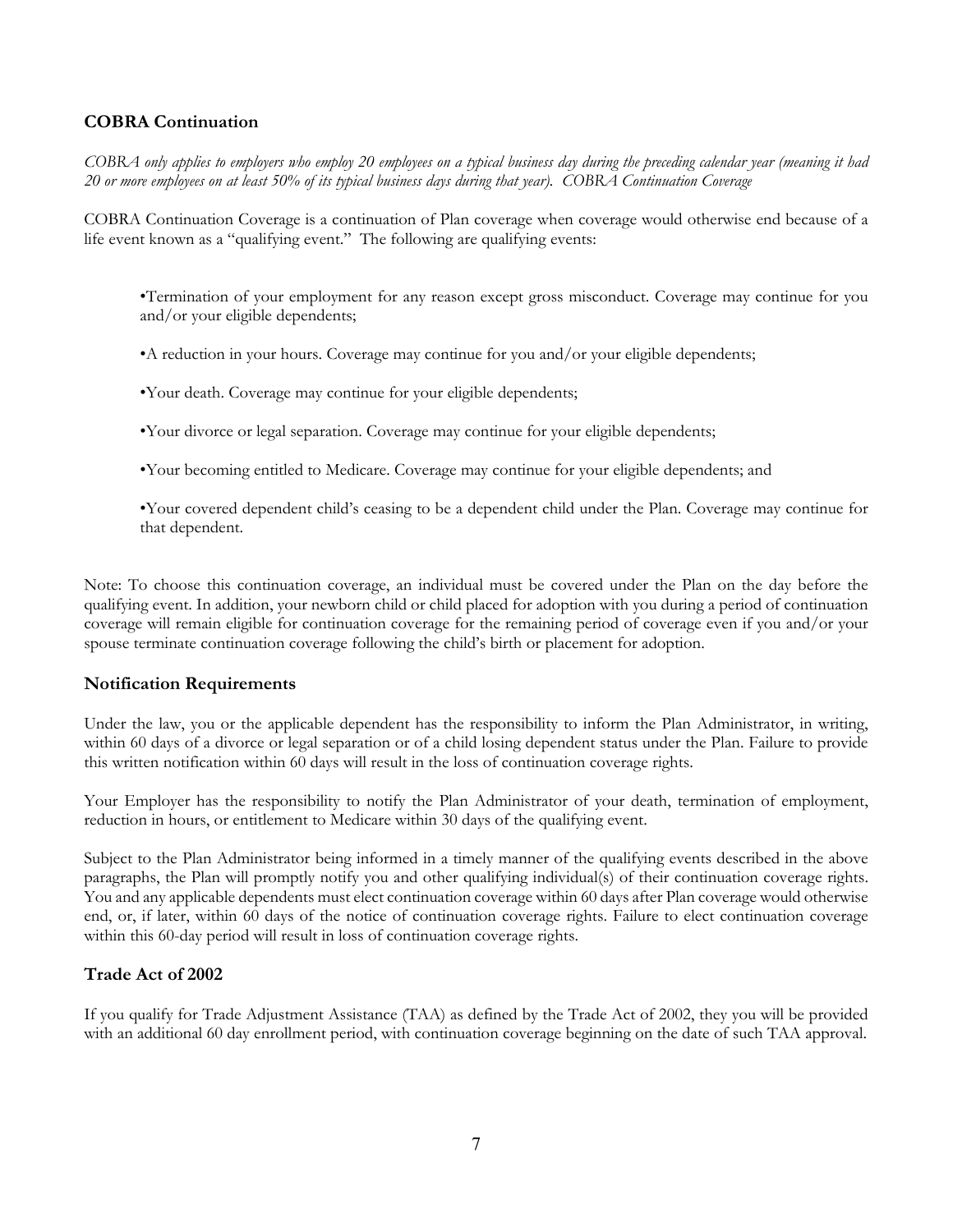## **Notice of Unavailability of Continuation Coverage**

If the Plan Administrator receives a notice of a qualifying event from you or your dependent and determines that the individual (you or your dependent) is not entitled to continuation coverage, the Plan Administrator will provide to the individual an explanation as to why the individual is not entitled to continuation coverage. This notice will be provided within the same time frame that the Plan Administrator would have provided the notice of right to elect continuation coverage.

## **Maximum Period of Continuation Coverage**

The maximum period of continuation coverage is 36 months from the date of the qualifying event, unless the qualifying event is your termination of employment or reduction in hours. In that case, the maximum period of continuation coverage is generally 18 months from the date of the qualifying event.

However, if a qualifying individual is disabled (as determined under the Social Security Act) at the time of your termination or reduction in hours or becomes disabled at any time during the first 60 days of continuation coverage, continuation coverage for the qualifying individual and any non-disabled eligible dependents who are also entitled to continuation coverage may be extended to 29 months provided the qualifying individual or dependent, if applicable, notifies the Plan Administrator in writing within the 18-month continuation coverage period and within 60 days after receiving notification of determination of disability.

If a second qualifying event occurs (for example, your death or divorce) during the 18- or 29-month coverage period resulting from your termination of employment or reduction in hours, the maximum period of coverage will be computed from the date of the first qualifying event, but will be extended to the full 36 months if required by the subsequent qualifying event.

A special rule applies if the qualifying individual is your spouse or dependent child whose qualifying event was the termination or reduction in hours of your employment and you became entitled to Medicare within 18 months before such qualifying event. In that case, the qualifying individual's maximum period of continuation coverage is the longer of 36 months from the date of your Medicare entitlement or their otherwise applicable maximum period of coverage.

# **Cost of Continuation Coverage**

The cost of continuation coverage is determined by the Employer and paid by the qualifying individual. If the qualifying individual is not disabled, the applicable premium cannot exceed 102 percent of the Plan's cost of providing coverage. The cost of coverage during a period of extended continuation coverage due to a disability cannot exceed 150 percent of the Plan's cost of coverage.

Premium payments for continuation coverage for you or your eligible dependent's "initial premium month(s)" are due by the 45th day after electing continuation coverage. The "initial premium month(s)" are any month that ends on or before the 45th day after you or the qualifying individual elect's continuation coverage. All other premiums are due on the first of the month for which coverage is sought, subject to a 30-day grace period. Premium rates are established by your Employer and may change when necessary due to Plan modifications. The cost of continuation coverage is computed from the date coverage would normally end due to the qualifying event.

Failure to make the first payment within 45 days or any subsequent payment within 30 days of the established due date will result in the permanent cancellation of continuation coverage.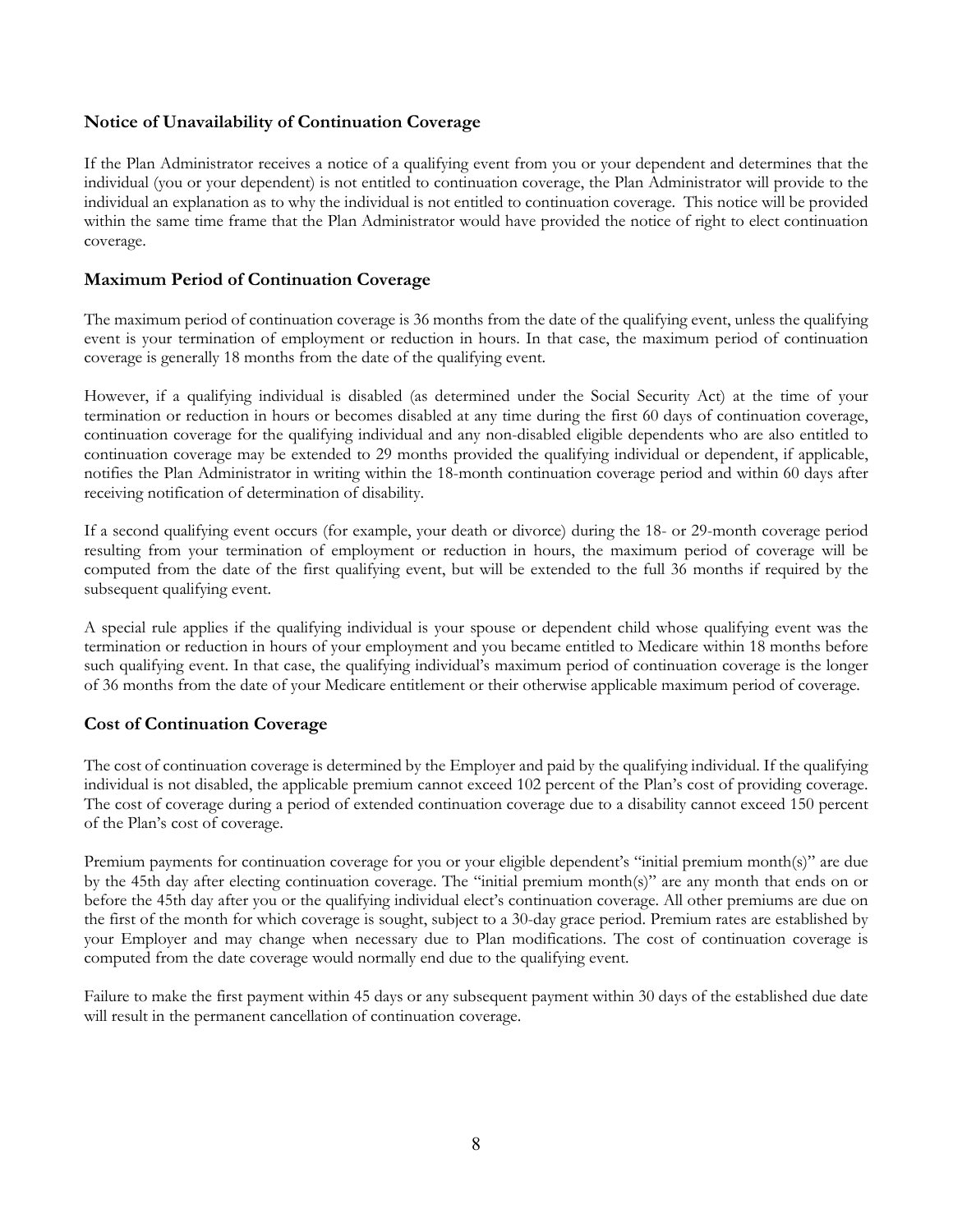# **When Continuation Coverage Ends**

Continuation of coverage ends on the earliest of:

- 1. The date the maximum continuation coverage period expires;
- 2. The date your Employer no longer offers a group health plan to any of its employees;
- 3. The first day for which timely payment is not made to the Plan;
- 4. The date the qualifying individual becomes covered by another group health plan. However, if the new plan contains an exclusion or limitation for a pre-existing condition of the qualifying individual, continuation coverage will end as of the date the exclusion or limitation no longer applies;
- 5. The date the qualifying individual becomes entitled to coverage under Medicare; and
- 6. The first day of the month that begins more than 30 days after the qualifying individual who was entitled to a 29-month maximum continuation period is subject to a final determination under the Social Security Act that he or she is no longer disabled.

Note: The Health Insurance Portability and Accountability Act of 1996 (HIPAA) requires that all health insurance carriers that offer coverage in the individual market accept any eligible individuals who apply for coverage without imposing a pre-existing condition exclusion. In order to be eligible to apply for such coverage from a carrier after ceasing participation in the Plan, you or your eligible dependents must elect continuation coverage under the Plan, continue through the maximum continuation coverage period (18, 29, or 36 months, as applicable), and then apply for coverage with the individual insurance carrier before a 63 day lapse in coverage. For more information about your right to such individual insurance coverage, contact an independent insurance agent or your state insurance commissioner.

# **Notice of Termination Before Maximum Period of COBRA Coverage Expires**

If continuation coverage for a qualifying individual terminates before the expiration of the maximum period of continuation coverage, the Plan Administrator will provide notice to the individual of the reason that the continuation coverage terminated, and the date of termination. The notice will be provided as soon as practicable following the Plan Administrator's determination regarding termination of the continuation coverage.

The Plan intends to comply with all applicable law regarding continuation (COBRA) coverage. If for some reason the information presented in this Plan differs from actual COBRA requirements, the Plan reserves the right to administer COBRA in accordance with such actual COBRA requirements.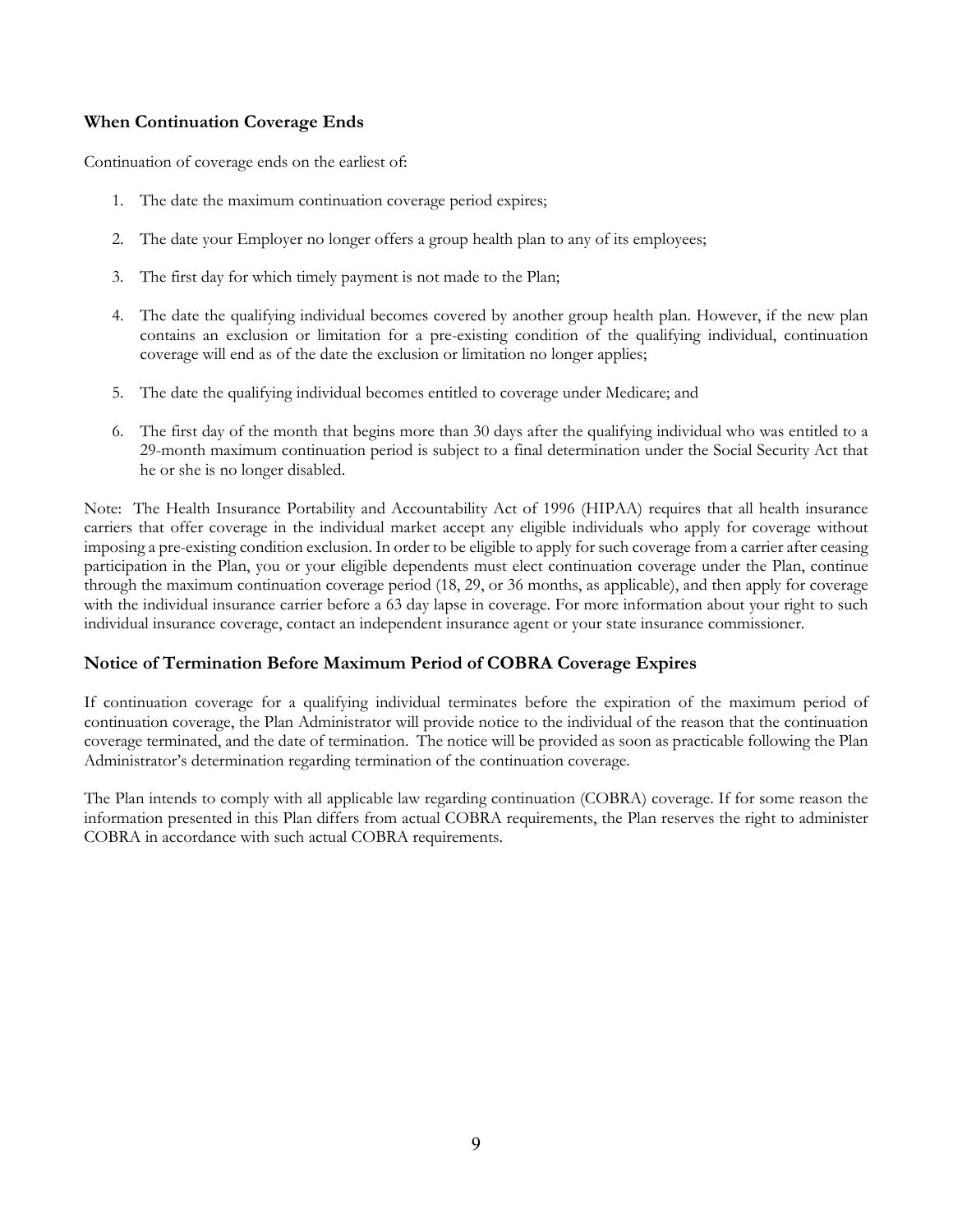## **YOUR RIGHTS UNDER THE EMPLOYEE RETIREMENT INCOME SECURITY ACT (ERISA)**

As a participant in the Plan (which is a type of employee welfare plan called a "group health plan") you are entitled to certain rights and protections under the Employee Retirement Income Security Act of 1974 (ERISA). ERISA provides that all group health plan participants shall be entitled to:

## **Receive Information about Your Plan and Benefits**

Examine, without charge, at the Plan Administrator's office and at other specified locations, such as worksites and union halls, all documents governing the Plan, including insurance contracts and collective bargaining agreements

Obtain, upon written request to the Plan Administrator, copies of documents governing the operation of the Plan, including insurance contracts and collective bargaining agreements, and updated Summary Plan Description. The Plan Administrator may make a reasonable charge for the copies.

Reduction or elimination of exclusionary periods of coverage for preexisting conditions under the Plan, if you have creditable coverage from another group health plan. You should be provided a certificate of creditable coverage, free of charge, from a group health plan or a health insurance issuer when you lose coverage under a group health plan, when you become entitled to elect COBRA continuation coverage, when your COBRA continuation coverage ceases, if you request it before losing coverage, or if you request it up to 24 months after losing coverage. Without evidence of creditable coverage, you may be subject to a preexisting condition exclusion for 12 months (18 months for late enrollees) after your enrollment date in your coverage.

#### **Prudent Actions by Plan Fiduciaries**

In addition to creating rights for Plan participants, ERISA imposes duties upon the people who are responsible for the operation of the Plan. The people who operate the Plan, called "fiduciaries" of the Plan, have a duty to do so prudently and in the interest of you and other Plan participants and beneficiaries. No one, including your employer, your union, or any other person, may fire you or otherwise discriminate against you in any way to prevent you from obtaining a benefit or exercising your rights under ERISA.

# **Enforce Your Rights**

If your claim for a benefit is denied or ignored, in whole or in part, you have a right to know why this was done, to obtain copies of documents relating to the decision without charge, and to appeal any denial, all within certain time schedules.

Under ERISA, there are steps you can take to enforce the above rights. For instance, if you request a copy of Plan documents or the latest annual report from the Plan and do not receive them within 30 days, you may file suit in a Federal court. In such a case, the court may require the Plan Administrator to provide the materials and pay you up to \$110 a day until you receive the materials, unless the materials were not sent because of reasons beyond the control of the Plan Administrator. If you have a claim for benefits which is denied or ignored, in whole or in part, you may file suit in a state or Federal court. In addition, if you disagree with the Plan's decision or lack thereof concerning the qualified status of a medical child support order, you may file suit in Federal court. If it should happen that Plan fiduciaries misuse the Plan's money, or if you are discriminated against for asserting your rights, you may seek assistance from the U.S. Department of Labor, or you may file suit in a Federal court. The court will decide who should pay court costs and legal fees. If you are successful, the court may order the person you have sued to pay these costs and fees. If you lose, the court may order you to pay these costs and fees, for example, if it finds your claim is frivolous.